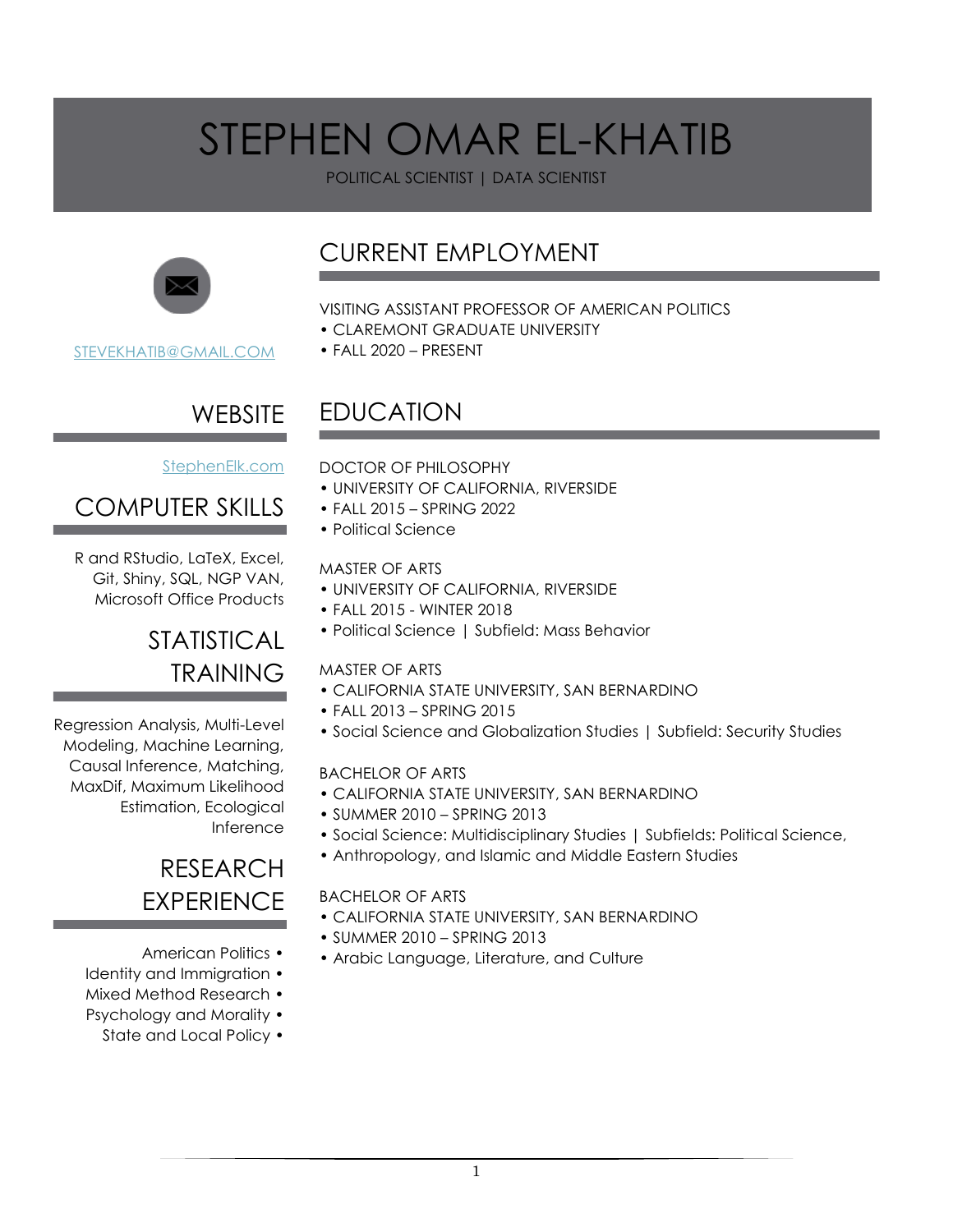Political Scientist | Data Scientist

## PROFESSIONAL EXPERIENCE AND TEACHING

#### CONTRACT DRIVEN DATA ANALYSIS POSITIONS

- Data Analyst/Engineer Collingwood Research
	- o *December 2021 – Present*
- Campaign Data Analyst OPRAH REVISH ELECTION CAMPAIGN
	- o *May 2021 – November 2021*
- Advised eiCompare Developers on Integrating Parallel Processing Techniques in Ecological Inference o *Summer 2020*
- Collection, Management, and Analysis of Hate Crime Data for CSHE
	- o *June 2020 – November 2020*
- Collection, Management, and Analysis of Longitudinal Latin American Survey Data
	- o *September 2019 – December 2019*
- Data Entry and Analysis for Global Causal Inference Study on Political Representation and Gender o *December 2018 – March 2019*

NEWSLETTER CO-EDITOR • APSA RACE, ETHNICITY, AND POLITICS SECTION

o *Fall 2020 – Present*

#### WEBSITE ADMINISTRATOR • POLITICS OF RACE, IMMIGRATION, AND ETHNICITY CONSORTIUM

o *January 2020 – Present*

#### VISITING ASSISTANT PROFESSOR • CLAREMONT GRADUATE UNIVERSITY

- PP480 Nature of Inquiry
	- o *Fall 2020 (Online) & Spring 2022 (Online)*
- PP300 American Politics and Institutions
	- o *Fall 2020 (Online)*
- PP303 Religion, Law, and American Politics
	- o *Spring 2021 (Online)*
- PP306 Legislative Process and Public Policy
	- o *Spring 2021 (Online)*
- SPE 487 Text Analysis
	- o *Summer 2021 (Online)*
- INST 481 Statistical Methods for Social Sciences
	- o *Fall 2021 (Online)*

#### ASSOCIATE INSTRUCTOR • UNIVERSITY OF CALIFORNIA, RIVERSIDE

- POSC 160S Globalization and Underdevelopment
	- o *Summer 2017*
- POSC 146 Mass Media and Public Opinion
	- o *Summer 2019*

#### TEACHING ASSISTANT • ICPSR SUMMER PROGRAM

- Statistics and Data Analysis I: Introduction
	- o *Summer 2019, 2020, & 2021 (Online)*
- Race, Ethnicity, and Quantitative Methodology II
	- o *Summer 2020 (Online)*
- Multi-Level Modeling II (Online)
	- o *Summer 2021*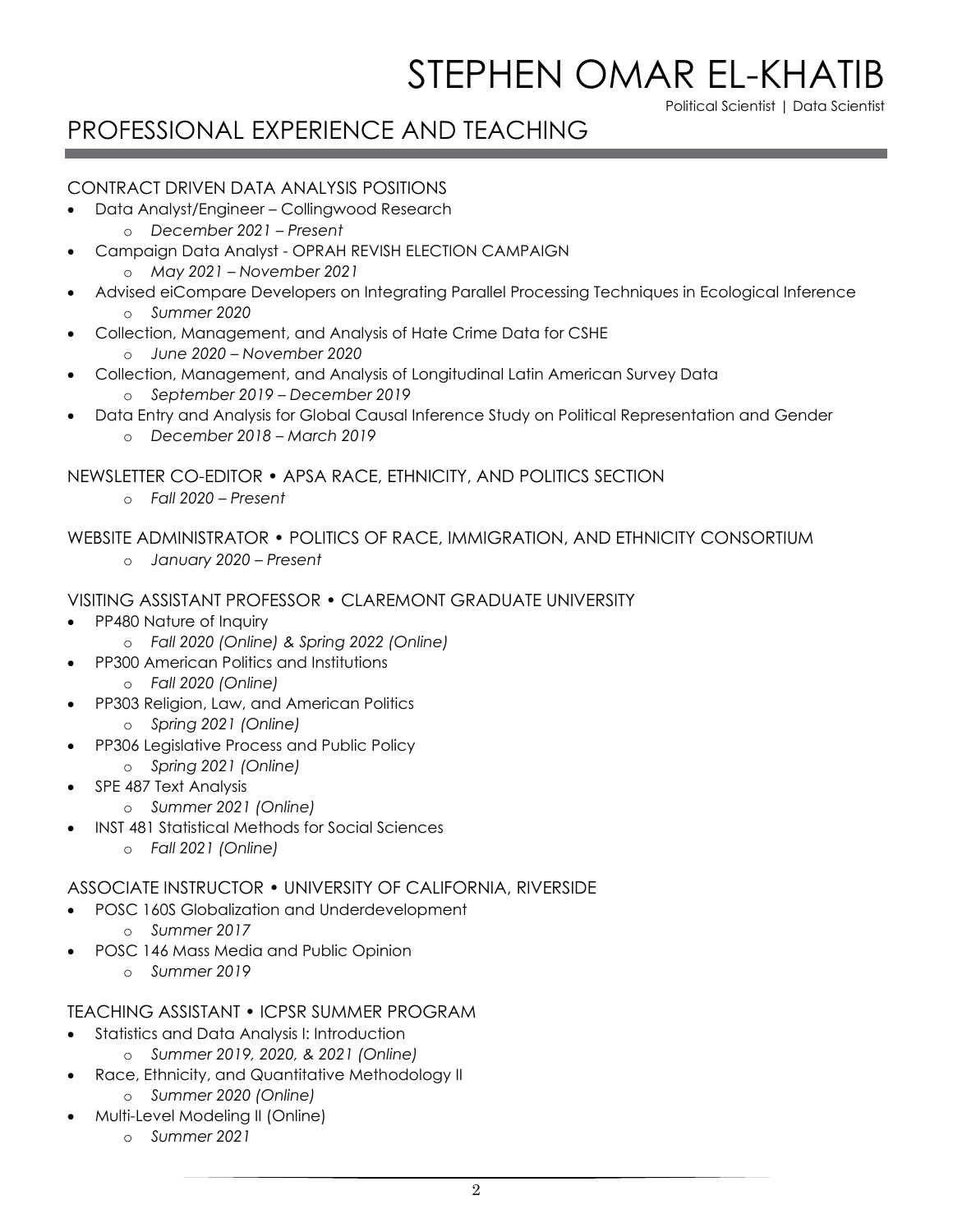Political Scientist | Data Scientist

#### LECTURER • CALIFORNIA STATE UNIVERSITY, SAN BERNARDINO

- GEOG 305 Geographic Statistics and Research Methods
	- o *Fall 2018, Fall 2019, Spring 2020 (Online)*
- SSCI 165 (ONLINE) Regions & Peoples of the World
	- o *Fall 2019*

#### TEACHING ASSISTANT • UNIVERSITY OF CALIFORNIA, RIVERSIDE

- POSC 015 Comparative Politics
	- o *Summer 2016*
- POSC 150S Human Rights, Law, and Politics
	- o *Fall 2016*
- POSC 108 Politics of Race, Immigration, and Ethnicity in the U.S.
	- o *Winter, Spring, Fall 2017*
- POSC 114S Theory and Methodology of Political Science
	- o *Winter, Fall 2018*
- POSC 115S Utopia and Dystopia
	- o *Winter 2019*
- POSC 10W American Politics
	- o *Spring 2019*
- POSC 173S Government and Politics of California o *Fall 2019*
	- POSC 163S Ethnic Politics
		- o *Winter 2020 & Winter 2022*
- POSC 160S Globalization and Underdevelopment
	- o *Spring 2020 (Online)*

## PEER REVIEWED PUBLICATIONS

- 3. Collingwood, Loren, Stephen Omar El-Khatib, Ben Gonzalez O'Brien. "Sustained Organizational Influence: American Legislative Exchange Council and the Diffusion of Anti-Sanctuary Policy." *Policy Studies Journal*. 47(3): 735-773. (2019).
- 2. Gonzalez-O'Brien, Benjamin, Loren Collingwood, and Stephen Omar El-Khatib. "The Politics of Refuge: Sanctuary Cities, Crime, and Undocumented Immigration." *Urban Affairs Review*. 55(1): 3-40. (2019).

Featured in: [WaPo Monkey Cage I;](https://www.washingtonpost.com/news/monkey-cage/wp/2016/10/03/sanctuary-cities-do-not-experience-an-increase-in-crime/) [WaPo Monkey Cage II;](https://www.washingtonpost.com/news/monkey-cage/wp/2017/07/14/jeff-sessions-used-our-research-to-claim-that-sanctuary-cities-have-more-crime-hes-wrong/) [WaPo Fact Check;](https://www.washingtonpost.com/news/fact-checker/wp/2017/07/17/attorney-general-jeff-sessionss-claim-that-criminals-take-notice-of-cities-with-sanctuary-policies/) [InsideHigherEd;](https://www.insidehighered.com/news/2017/07/17/academics-push-back-against-attorney-generals-misrepresentation-their-study) [PolitiFact;](https://www.politifact.com/truth-o-meter/statements/2017/jul/24/jeff-sessions/jeff-sessions-mischaracterizes-study-sanctuary-cit/) [The Hill;](https://thehill.com/blogs/pundits-blog/immigration/342043-how-conservative-media-and-jeff-sessions-got-it-wrong-on) [Christian Science Monitor;](https://www.csmonitor.com/USA/2017/0913/California-poised-to-become-sanctuary-state.-But-do-such-policies-work) [Pacific Standard;](https://psmag.com/news/calling-a-place-a-sanctuary-city-wont-lead-to-more-crime) [NBC News;](https://www.nbcnews.com/news/latino/opinion-immigration-trump-administration-chooses-messaging-over-facts-n783231) [Huffington Post;](https://www.huffpost.com/entry/jeff-sessions-sanctuary-cities_n_5967b870e4b0174186260c2b) [Seattle Times;](https://www.seattletimes.com/opinion/the-trump-teams-mythology-on-sanctuary-city-crime-rates/) [The Denver Post;](https://www.denverpost.com/2017/07/17/attorney-general-jeff-sessions-sanctuary-policies-fact-check/) [San Jose](https://www.mercurynews.com/2018/04/23/california-cities-are-rebelling-against-state-sanctuary-law-but-how-far-can-they-go/)  [Mercury News;](https://www.mercurynews.com/2018/04/23/california-cities-are-rebelling-against-state-sanctuary-law-but-how-far-can-they-go/) [Chicago Tribune;](https://www.chicagotribune.com/news/nationworld/sns-tns-bc-calif-sanctuarycities-20180423-story.html) [San Diego Union Tribune](https://www.sandiegouniontribune.com/news/immigration/sd-me-sanctuary-laws-20180525-story.html)

1. Collingwood, Loren, Jason Morin, and Stephen Omar El-Khatib. "Expanding Carceral Markets: Detention Facilities, ICE Contracts, and the Financial Interests of Punitive Immigration Policy." *Race and Social Problems*. 10(4). p. 275-292. (2018).

Featured in[: City Lab;](https://www.citylab.com/equity/2018/07/the-political-effect-of-your-neighborhood-private-immigrant-prison/564716/) [The Guardian;](https://www.theguardian.com/us-news/2018/jul/11/california-mall-license-plate-surveillance-ice-immigration) & [Mother Jones](https://www.motherjones.com/politics/2018/07/thanks-to-trumps-family-separations-democrats-are-in-the-hot-seat-for-taking-private-prison-cash/)

### UNDER REVIEW / WORKING PAPERS

Stephen El-Khatib. "The Mosque Next Door: The Impact of Outgroup Institutional Contexts" [In Progress]

Stephen El-Khatib. "Moral Credit and the 2016 Election: Voting for the Female Candidate to be Sexist" [In Progress]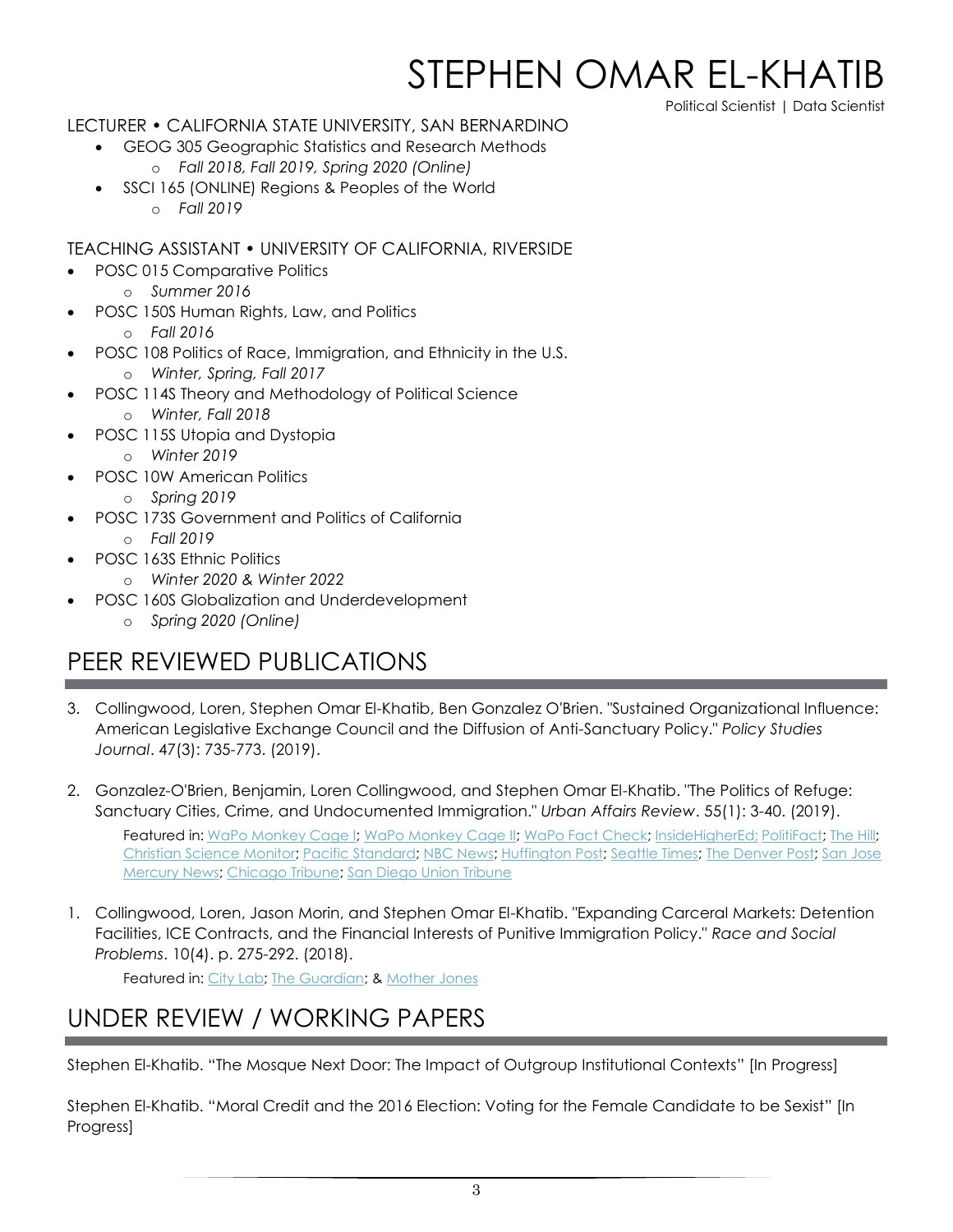Political Scientist | Data Scientist

Stephen Omar El-Khatib, Beyzanur Han Tuncez, and Loren Collingwood. "Packing the Pews: The Health Impacts of Disregarding Public Health Orders" [Under Review]

Sumaia Al-Kohlani, Heather Campbell, and Stephen Omar El-Khatib. "Faith and the Environment: Extending Environmental Justice Concepts to Religious Minorities" [R&R]

Matt Barreto, Stephen Omar El-Khatib, Natalie Masuoka, and Gabriel Sanchez. "Religiosity, Discrimination, and Group Identity Among Muslim Americans" *Politics of Groups and Identities* [R&R]

John Burnett, Stephen Omar El-Khatib, Beyzanur Han Tuncez, and Michelangelo Landgrave. "How Can I Get Involved? Gender Differences in Activism" [Under Review]

## BOOK CHAPTERS

Stephen Omar El-Khatib and Loren Collingwood. 2019. "Ted Cruz." In Jessica Lavariega Monforti (ed.) *Latinos in the American Political System: An Encyclopedia of Latinos as Voters, Candidates, and Office Holders.*  ABC-CLIO.

### REPORTS

Loren Collingwood, Benjamin Gonzalez-O'Brien, and Stephen El-Khatib. "Sanctuary cities do not experience an increase in crime" (2016) *[The Washington Post: Monkey Cage](https://www.washingtonpost.com/news/monkey-cage/wp/2016/10/03/sanctuary-cities-do-not-experience-an-increase-in-crime/)*

## CONFERENCE PAPERS AND PRESENTATIONS

Benjamin Gonzalez-O'Brien, Loren Collingwood, and Stephen El-Khatib. "Gimme Shelter: The Myth and Reality of the American Sanctuary City". Western Political Science Association Conference (April 2016)

Stephen El-Khatib, Stephanie DeMora, and Loren Collingwood. "American Extremism: Terrorist Attacks, Muslim Immigration, and American Opinion" Midwest Political Science Association (April 2017)

Benjamin Gonzalez-O'Brien, Loren Collingwood, and Stephen El-Khatib. "The Politics of Refuge: Sanctuary Cities, Crime, and Undocumented Immigration". Western Political Science Association Conference (April 2017)

Stephen El-Khatib and Loren Collingwood. "State Policy Responses to Sanctuary Cities: Partisan Control and Asymmetric Latino Threat" Politics of Race, Immigration, and Ethnicity Consortium (September 2017)

Loren Collingwood, Stephen El-Khatib, and Benjamin Gonzalez-O'Brien. "Sanctuary Policy in the States: The Interlocking Features of GOP Control and Racial Threat" Western Political Science Association (April 2018)

Loren Collingwood, Stephen El-Khatib, and Benjamin Gonzalez-O'Brien. "Sustained Organizational Influence: American Legislative Council and the Diffusion of Anti-Sanctuary Policy" Midwest Political Science Association (April 2018)

Stephen Omar El-Khatib and Stephanie DeMora. "The Muslims Next Door: How Proximity to Mosques Impacts Political Attitudes" Politics of Race, Immigration, and Ethnicity Consortium (April 2018)

Stephen Omar El-Khatib and Stephanie DeMora. "The Muslims Next Door: How Proximity to Mosques Impacts Political Attitudes" The Society for Political Methodology (July 2018)